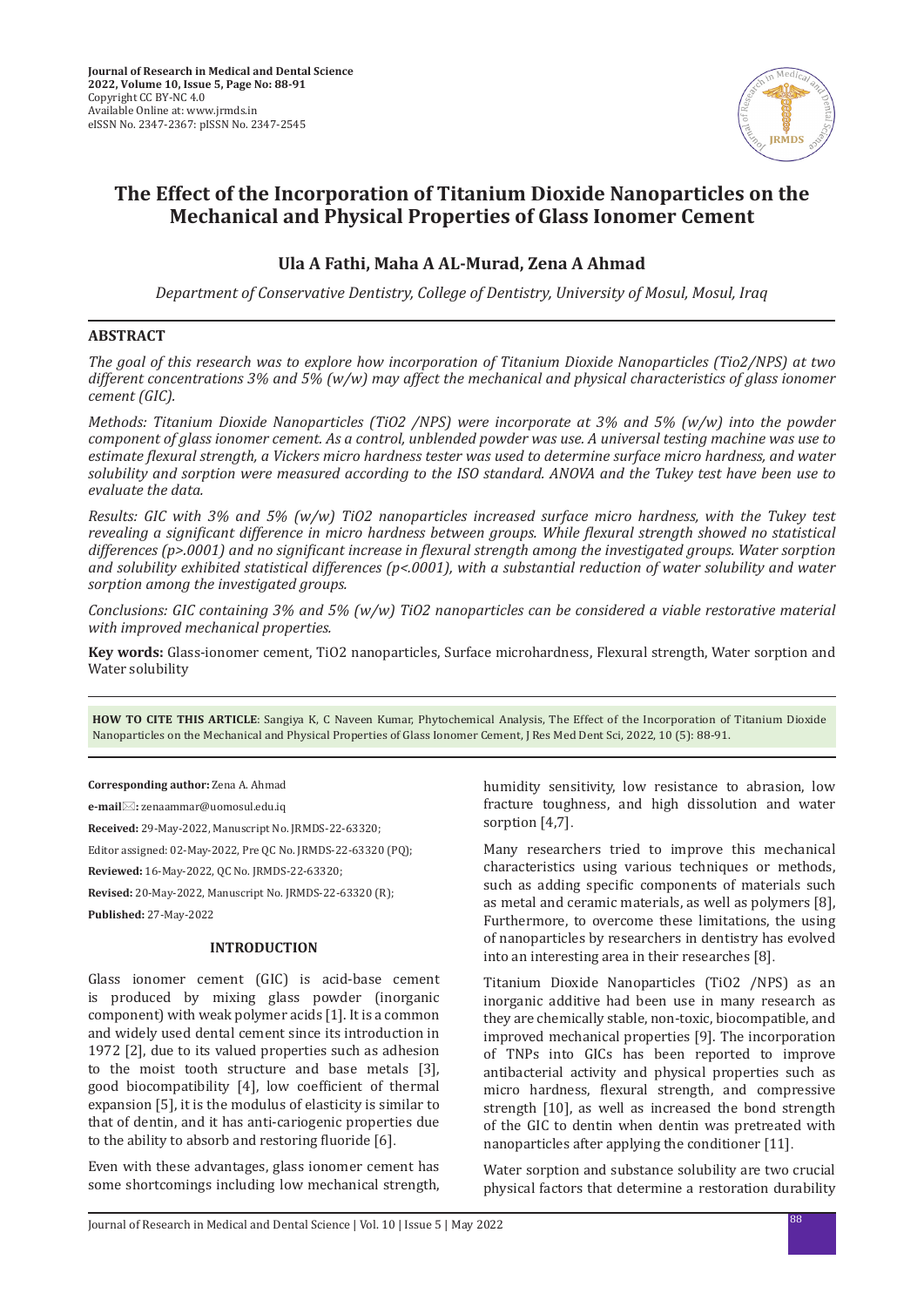of the materials. Water sorption can cause deterioration of the matrix structure of the restoration by increasing the volume of the material [12].

For this study the null hypothesis was that adding TiO2 nanoparticles to a GIC would have no effect on its physical properties.

## **MATERIALS**

After approval for this research were obtain from the College of Dentistry, University of Mosul, Research Ethics Committee (UoM.Dent/D.M.6/21). The goal of the study was to see how (Tio2/NPS) integrated at a two-percentage affects the physical and mechanical charachteristics of GIC and compare them to ordinary glass ionomer cement (cavex, Germany).

#### **METHODS**

Titanium dioxide nanoparticles were incorporate into a conventional glass ionomer cement powder (cavex, Germany) at 3% and 5% (w/w) [9, 10, 13]. The Titanium dioxide nanoparticles (2935 Weslhollw Drive. Houston, Tx 77082, USA) with partial size 10-30um and nearly spherical morphology were hand-mixed with the restorative powder on a mixing paper at room temperature with a metal spatula [14].

For all tests, the unmodified GIC was use as the control group.

Group I: conventional GIC (control group).

Group II: 3 percent (w/w) (TiO2 /NPS) with GIC.

Group III: 5 percent (w/w) (TiO2 /NPS) with GIC.

The powder–liquid ratio and mixing methods of the glass ionomer material carried according to recommended manufacturer instructions (powder liquid ratio =  $3.0:1$  g/g).

## **Surface Microhardness Test (Vicker)**

#### **Specimen preparation**

Ten discs shaped samples from each GIC group were prepared using a prefabricated mold (9.5 diameter x 1mm thickness) [10, 4]. The sample surface was covered with a polyester matrix matrix strip and lightly compressed with a glass slide for 1 minute. The samples were kept in the matrix for 20 minutes before being placed in a small container with distilled water and kept at 37°C for 24 hours.

#### **Test measurement**

Surface microhardness was measured for each group using Vickers's microhardness testing machine (Amsler Otto Wolpert-Werke GmbH- Ludwigshafen Germany). For each sample, indentations are made using a 10 N load, a 10 s dwell time, and a 10 indentation. The following formula was used to calculate the surface microhardness:

HV=0.1891 F/d2 (kgf/mm2)

Where HV is the Surface microhardness, F is the force applied to the surface, d is the average length in millimeters of the diagonal shape made by the indenter.

## **Water Sorption and Solubility Measurement**

#### **Specimen preparation**

Ten discs shaped samples from each GIC group were prepared using a prefabricated mold (15 x 1mm) [12]. To avoid air bubbles, each sample was covered with a polyester matrix strip and pressed gently for 1 min with a glass slab.

#### **Test measurement**

The samples were weighed (m1) using digital balance (ANDG\*200, Japan) and it was put in distilled water in a plastic container at 37˚c for one week.

The samples were weighted (m2), then transferred to a desiccator in an oven (LERN, Germany) at 37C°for 24 h, and weighted again (m3).

The difference between initial and wet weight gives the material's water sorption (Wsp) (m2-m1). while the solubility (Wsol) was calculated using the difference between each sample's original and final drying mass (m1-m3).

The magnitudes of water sorption (Wsp) and solubility (Wsol) ratios for each sample were measured by using these equations:

 $Wsp = 100*(m2-m1)/m1$ 

Wsol =100\*(m1-m3)/m1

with V being the volume of the specimen before immersion (mm3) [15].

## **Flexural Strength**

#### **Specimen preparation**

A rectangular form stainless-steel split mold with dimensions (25mm length x 2mm width x 2mm height) was used to create thirty bar-shaped specimens (n=10 for each group) [16].

But conventional GIC and (TiO2 /NPS) incorporated GIC at 3 percent and 5 percent (w/w) prepared according to the manufacturer's instructions and put in the mold, then translucent celluloid strip put on surface and covered with a glass slide and gently pressed to remove excess material.

#### **Test measurement**

The test was carried out in accordance with ISO 4049:2000. In a universal testing machine (GESTER, total testing solution, China), all samples were subjected to a three-point bending test with (0.5 mm/min) crosshead speed. The following formula was used to compute the flexural strength, FS (MPa):

(FS =3FL/2WD2). When F represents the loading force applied to the specimens at the fracture site. W is the average specimens width, and D is the average specimens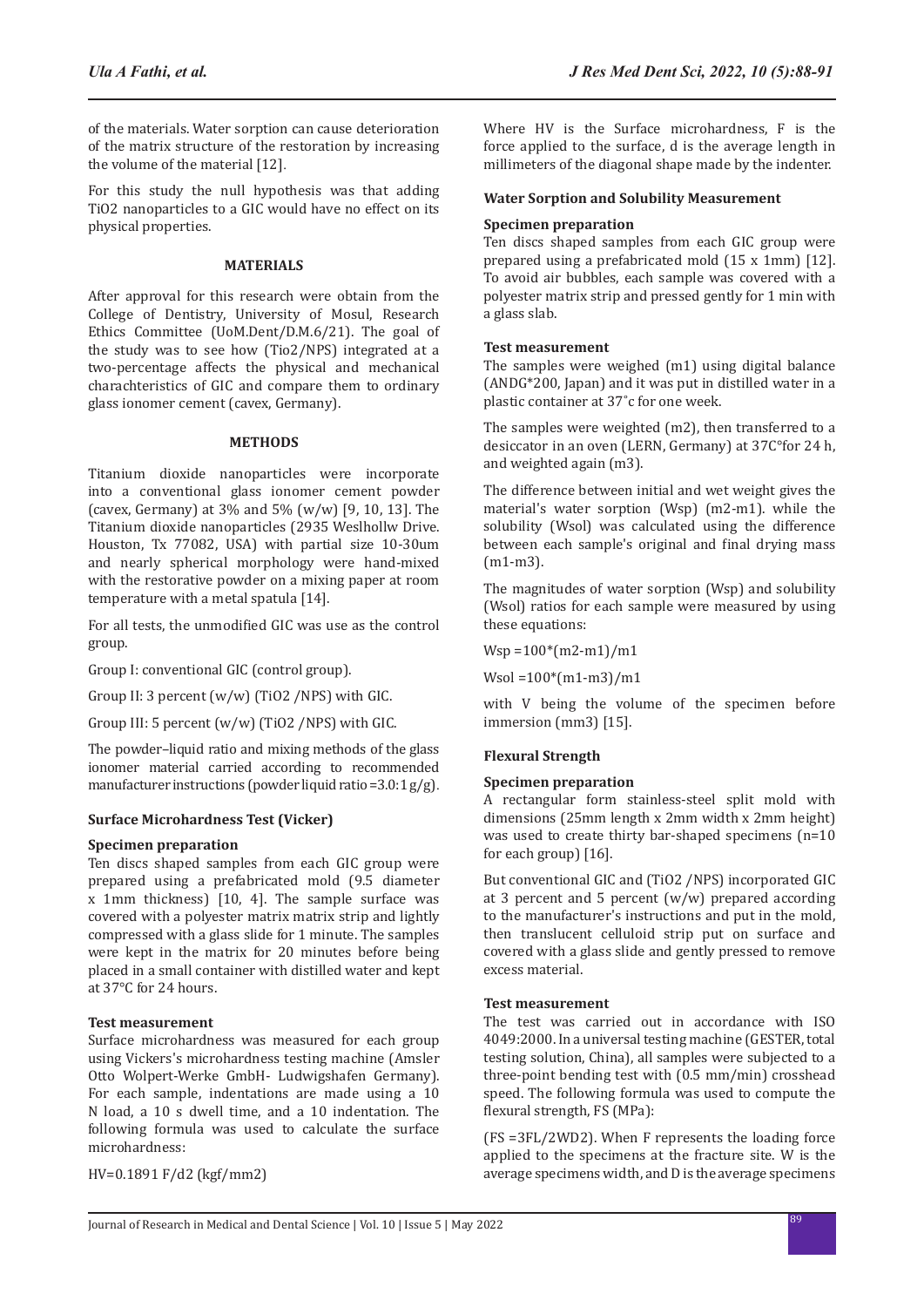| Group                                                                                                                                                                                                    | Surface microhardness (VHN) |              | Flexural strength (MPa) |              | <b>Water sorption</b> |              | water solubility |              |  |
|----------------------------------------------------------------------------------------------------------------------------------------------------------------------------------------------------------|-----------------------------|--------------|-------------------------|--------------|-----------------------|--------------|------------------|--------------|--|
|                                                                                                                                                                                                          | Mean (SD)                   | F, (P value) | Mean (SD)               | F, (P value) | Mean (SD)             | F, (P value) | Mean (SD)        | F, (P value) |  |
| GIC-control                                                                                                                                                                                              | 28.64(.607)a                | 93.85(.00)   | 19.65(2.82)a            | .814(.454)   | .373(.009)a           | 621.77(.00)  | .225(.007)a      | 657.92(.00)  |  |
| GIC-3% (w/w) TiO2 30.24(.383)b                                                                                                                                                                           |                             |              | 17.41(4.46)a            |              | .239(.0162)b          |              | .124(.010)b      |              |  |
| GIC-5% (w/w) TiO2 31.99(.617)c                                                                                                                                                                           |                             |              | 18.72(4.35)a            |              | .160(.014)c           |              | .083(.009)c      |              |  |
| Mean values with the same superscript letter in each column are not significantly different ( $P > 0.05$ ), whilst the mean values with different letters are<br>significantly different ( $P < 0.05$ ). |                             |              |                         |              |                       |              |                  |              |  |

**Table 1: Tukey's analysis of the mean (standard deviation) of the physical parameters of GIC with added TiO2 nanoparticles.**

depth. L is the distance between the supports. The mean and standard deviation was calculate, as the test was perform ten times for each group.

#### **RESULTS**

#### **Surface Microhardness and Flexural Strength**

Surface microhardness data showed normality. As shown in table (1), one way analysis of variance test displayed that there were statistical differences between groups at p-value <.0001 and also the Tukey test was displayed that there is a significant increase in microhardness between groups.

While flexural strength data also displayed normality but ANOVA test displayed that there were no statistically significant differences between groups as the p-value >.0001. The Tukey test was showed no significant increase in flexural strength among the investigated groups.

#### **Water sorption and solubility**

Water sorption and solubility data showed normality, the one way analysis of variance test displayed that there were statistical differences between groups at p-value <.0001, and the Tukey test was showed a significant decrease in water sorption and water solubility between all investigated groups (Table 1).

#### **DISCUSSION**

According to the findings of this study, the influence of (TiO2/NPS) at two concentrations on the physical and mechanical characteristics of GIC was estimate to be:

## **Vicker Microhardness Test**

There is a significant increase in the Vicker micro harness test in GIC with TiO2 /NPS) nanoparticles incorporation This finding agrees with the previous study of Contreras et al. and Elsaka et al. as reported that the surface microhardness of GIC can be improved by adding 3% (w/w) TiO2/NPS [10,13]. The increase in surface microhardness was attributed to fewer amounts of glass particles that present on the surface of GIC, resulting in a higher quantity of acid interacting with the nanoparticles [13]. Furthermore, the nanoparticles are too tiny in size, which increases particle packing inside the cement matrix after setting, causing the high density of nanoparticles to resist the diamond indenter.

## **Flexural Strength**

The dental material is subjected to repeated flexing,

twisting, and bending forces under the clinical situation and it should withstand these forces, so flexural strength measurement is important for simulating these forces.

The incorporation of (TiO2 /NPS) has no effect on the flexural strength and this result agrees with Contreras et al. that found there was a decrease in flexural strength in both, core shade and base cement after 3% and 5% (w/w) TiO2 NPs addition10 also Jowkar et al., found no significant increase in Flexural strength4. While Alaska et al. found there is improvement in Flexural strength [13].

This finding may be due to the fact that when TiO2 nanoparticles are compared with the glass particles of conventional GIC, their particles size is much smaller which lead to obtain larger surface area, SO there will be insufficient amount of polyacrylic ionomer that available to make enough bonding to this increased surface area of powder. As a result, to this decrease in crosslinking between ionomer and powder particles, the bonding at the particle -ionomer interface become weak [13].

## **Water Sorption and Solubility**

Water sorption and solubility, which determines a material's resistance to dissolution or disintegration is considered one of the most essential properties that influence dental materials half-life. The mechanical properties of dental materials are affected by their water sorption and solubility, which directly affect how long dental restorations last. Water sorption has two impacts on the material's mechanical properties: deterioration and lamination.

The water solubility of the dental material has an unfavorable effect on its mechanical characteristics, resulting in a loss of material mass and a failure of the interfacial integrity between tooth and restoration, which raises the chance of microleakage at the margins of restoration and ultimately its failure [17].

Both water sorption and solubility of GIC with (TiO2/ NPS) incorporation are significantly reduced in this research, which might be attributed to a reduction in the quantity of air voids, which, if present, will seem shallower than those found in the unmodified cement. In addition, in comparison to the cracks in the original cement, the lengths and widths of the cracks in the modified cement's matrices lessen [18].

## **CONCLUSION**

The combination of GIC and anoparticles of TiO2 is a potential restorative material with enhanced physical Surface microhardness increased